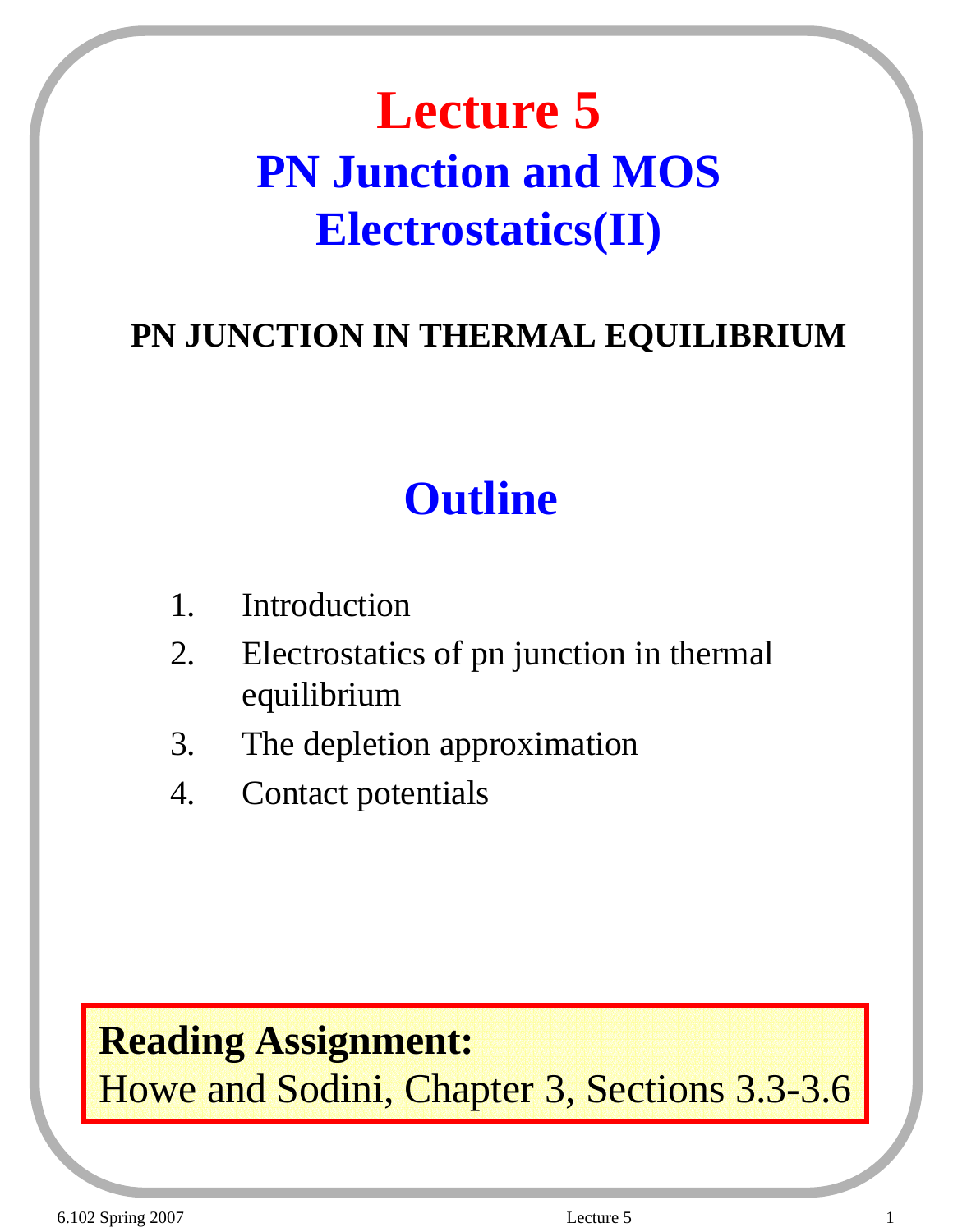# **1. Introduction**

• pn junction

– p-region and n-region in intimate contact

## **Why is the p-n junction worth studying?**

It is present in virtually every semiconductor device!

### **Example: CMOS cross-section**



**Understanding the pn junction is essential to understanding transistor operation**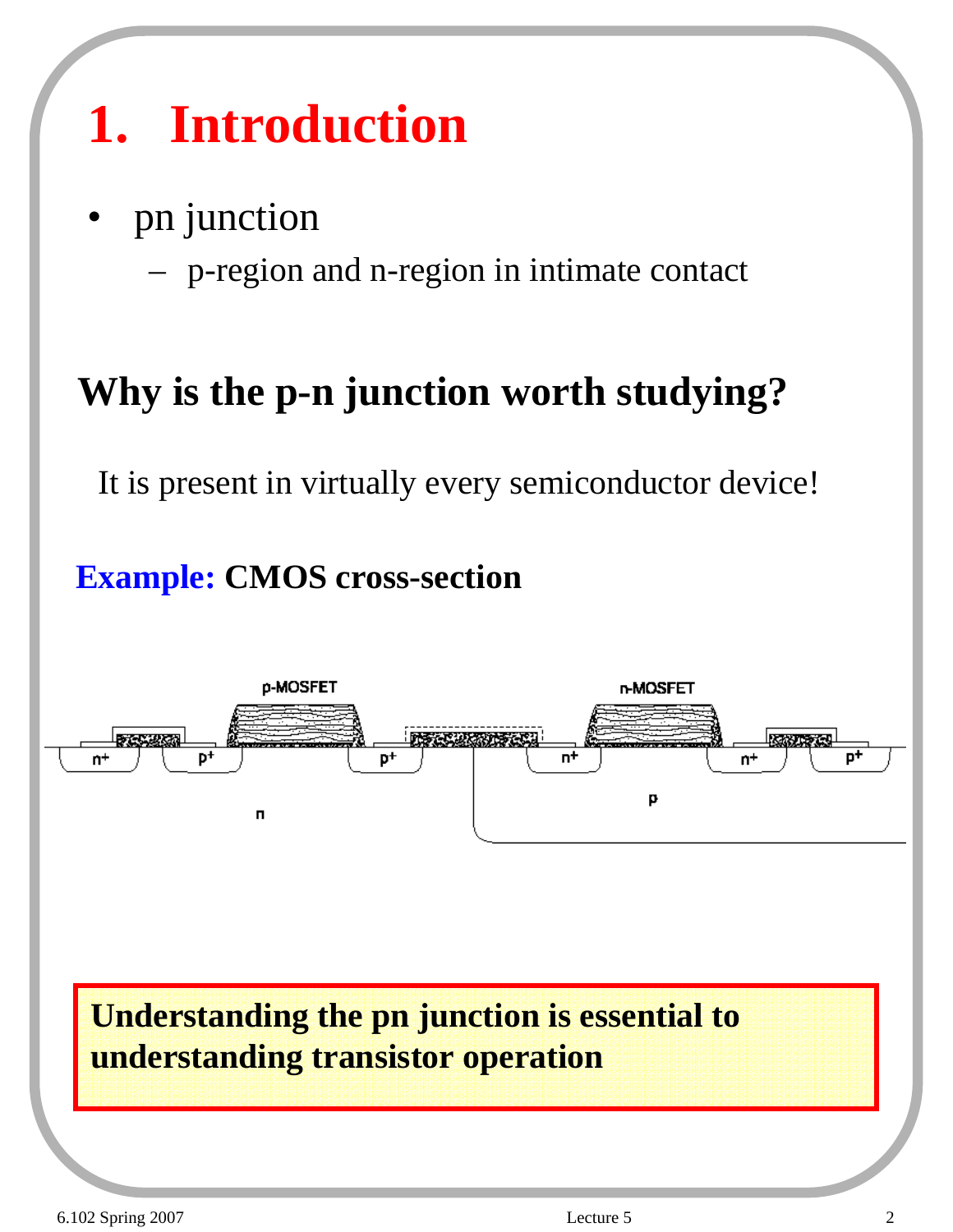## **2. Electrostatics of p-n junction in equilibrium**

Focus on intrinsic region:



Doping distribution of an **abrupt** p-n junction

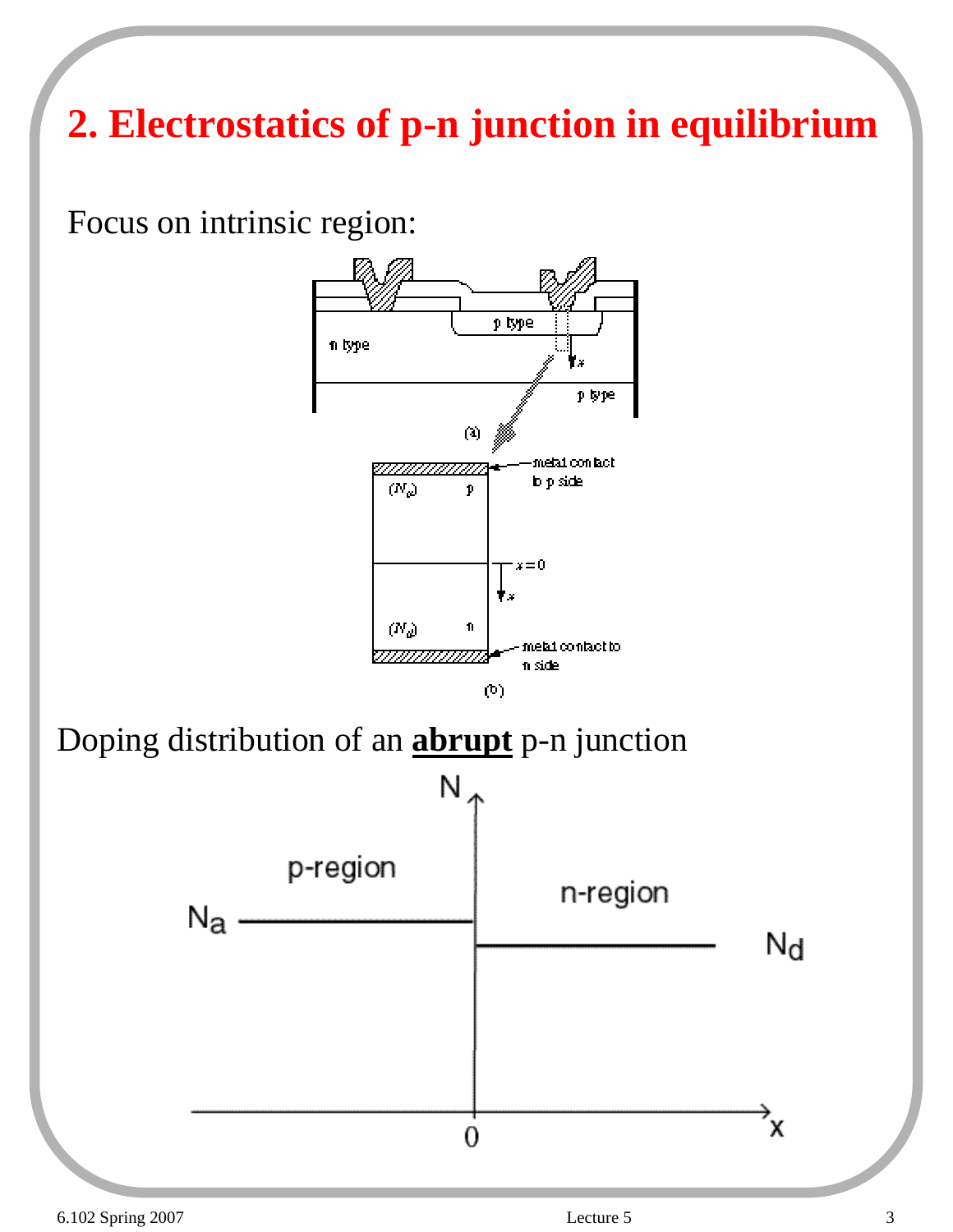## **What is the carrier concentration distribution in thermal equilibrium?**

First think of the two sides separately:



**Now bring the two sides together.** 

#### **What happens?**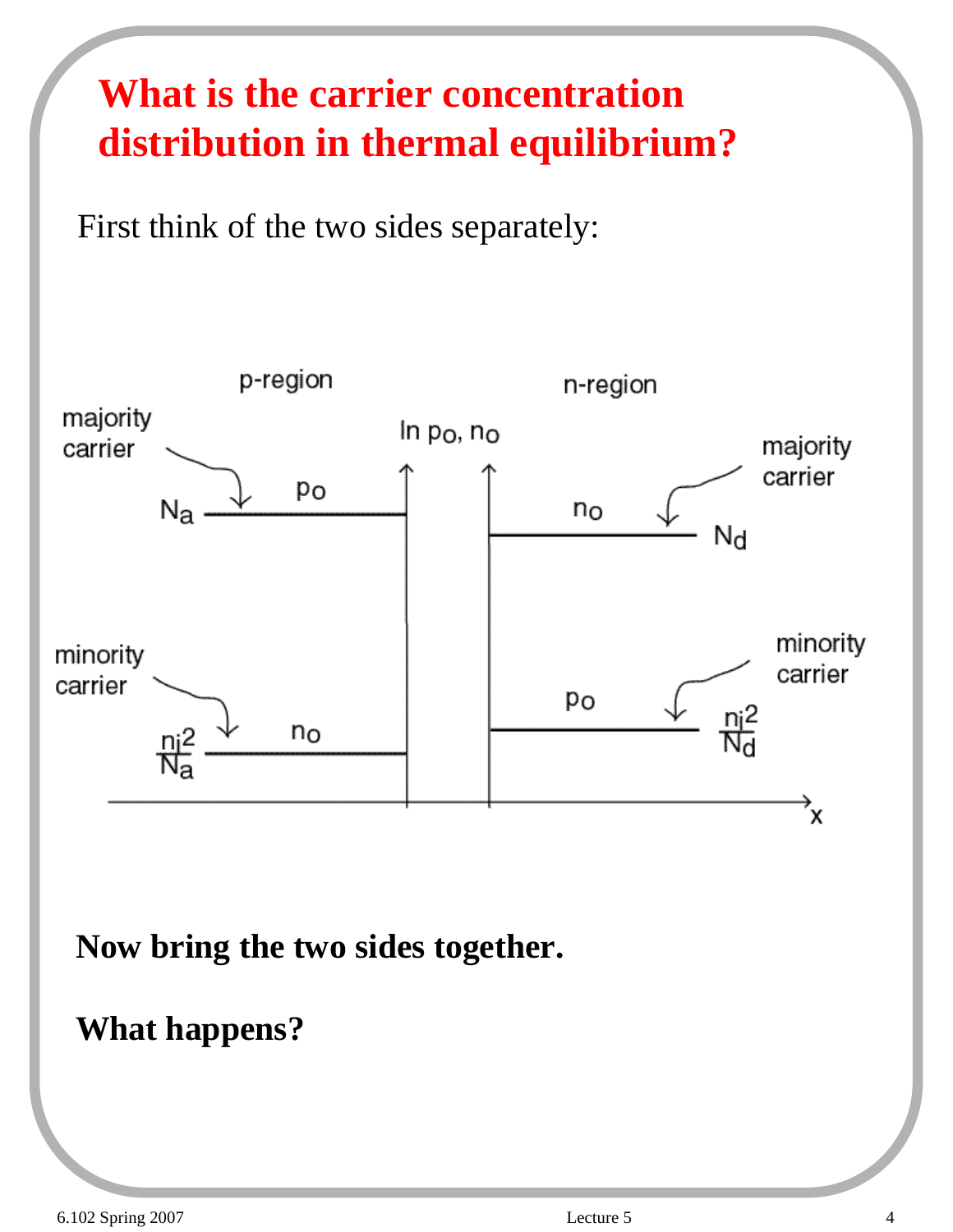## **Resulting carrier concentration profile in thermal equilibrium:**



Far away from the metallurgical junction: nothing happens

– Two *quasi-neutral regions*

- Around the metallurgical junction: diffusion of carriers must counter-balance drift
	- *Space-charge region*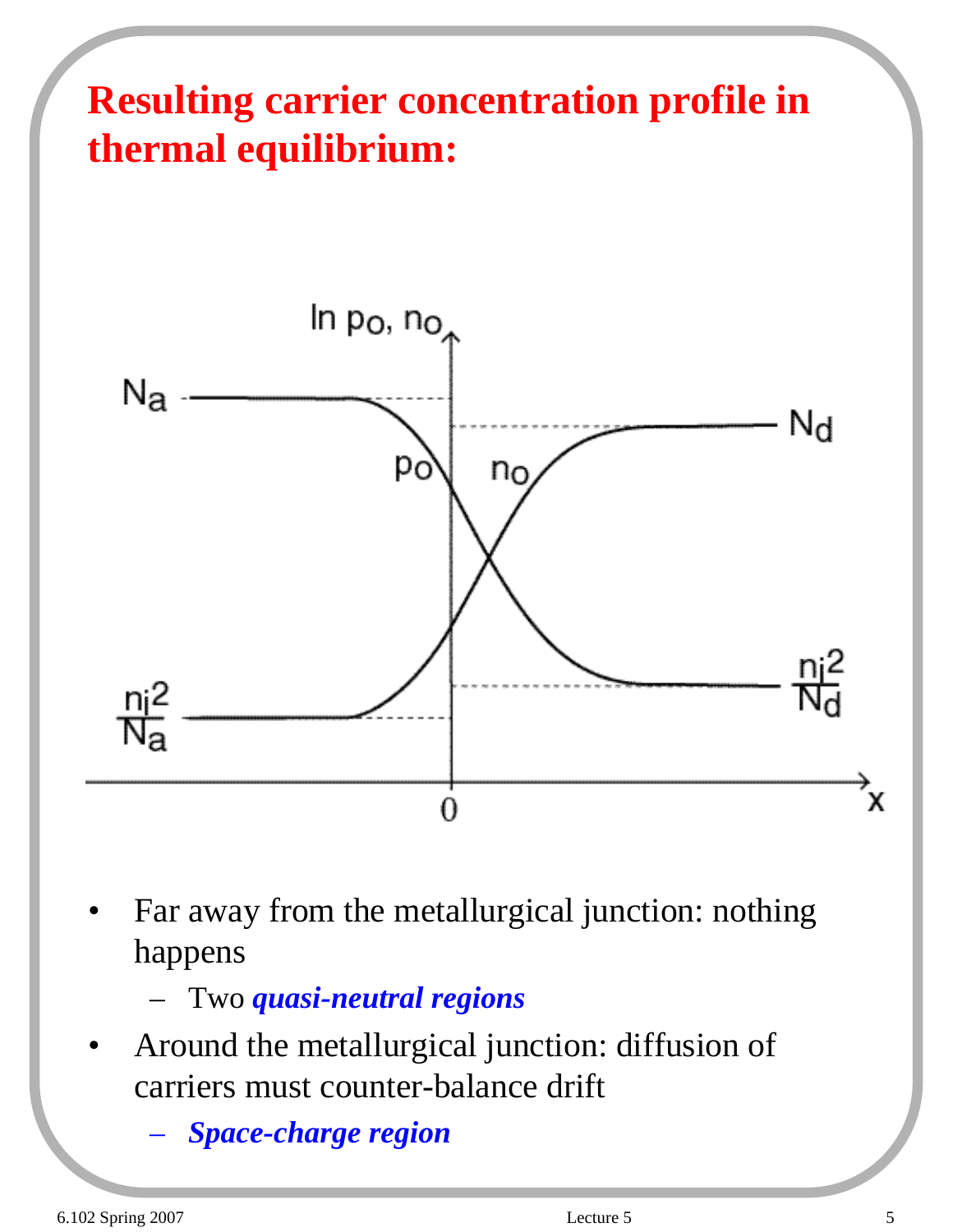

**Thermal equilibrium**: balance between drift and diffusion

$$
J_n(x) = J_n^{\text{drift}}(x) + J_n^{\text{diff}}(x) = 0
$$

$$
J_p(x) = J_p^{\text{drift}}(x) + J_p^{\text{diff}}(x) = 0
$$

We can divide semiconductor into three regions

- Two quasi-neutral n- and p-regions (QNR's)
- One space-charge region (SCR)

Now, we want to know  $n_0(x)$ ,  $p_0(x)$ ,  $p(x)$ ,  $E(x)$  and  $\phi(x)$ .

### **We need to solve Poisson's equation using a simple but powerful approximation**

6.102 Spring 2007 Lecture 5 6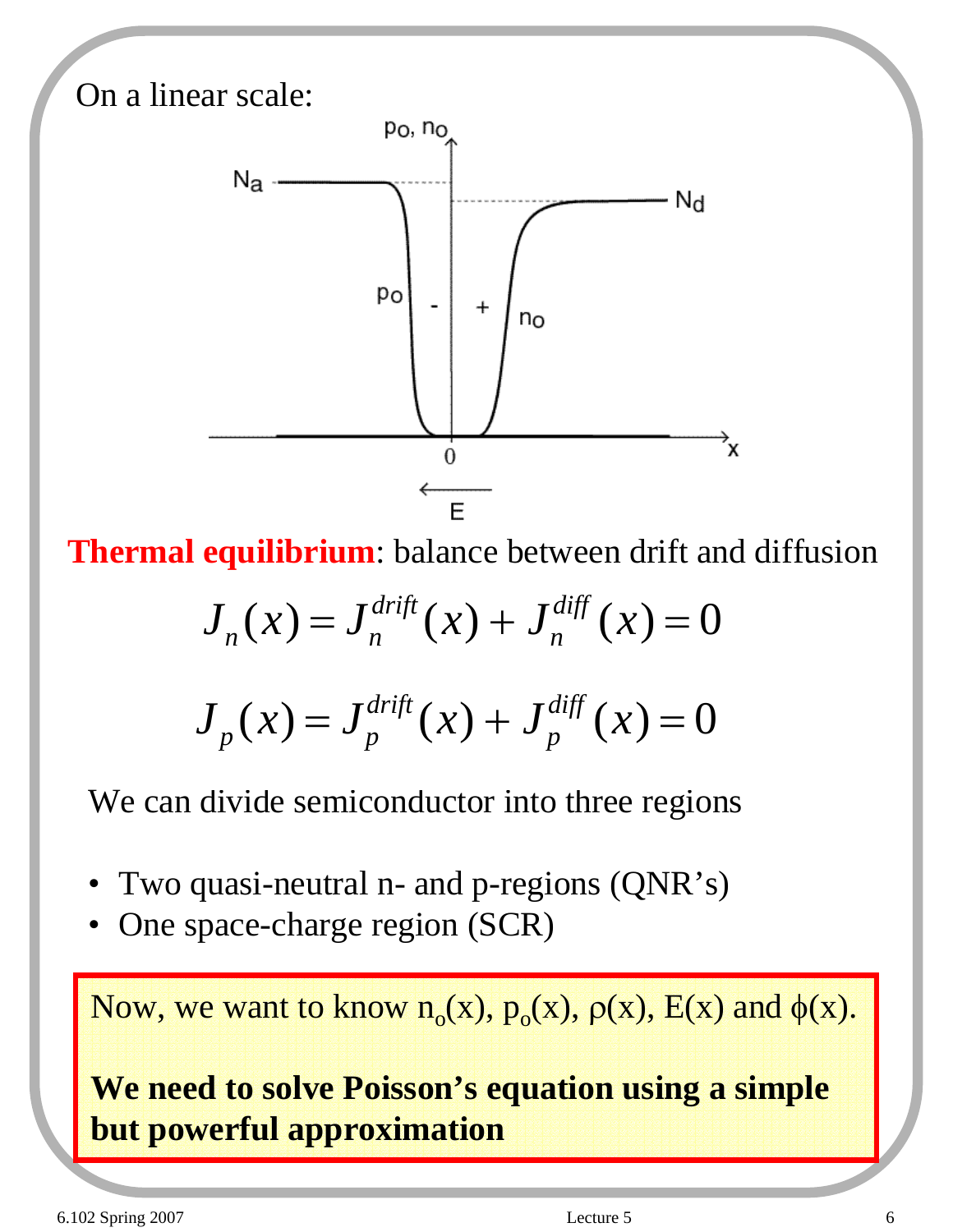# **3. The Depletion Approximation**

- Assume the QNR's are perfectly **charge neutral**
- Assume the SCR is **depleted** of carriers
	- *depletion region*
- Transition between SCR and QNR's sharp at
	-

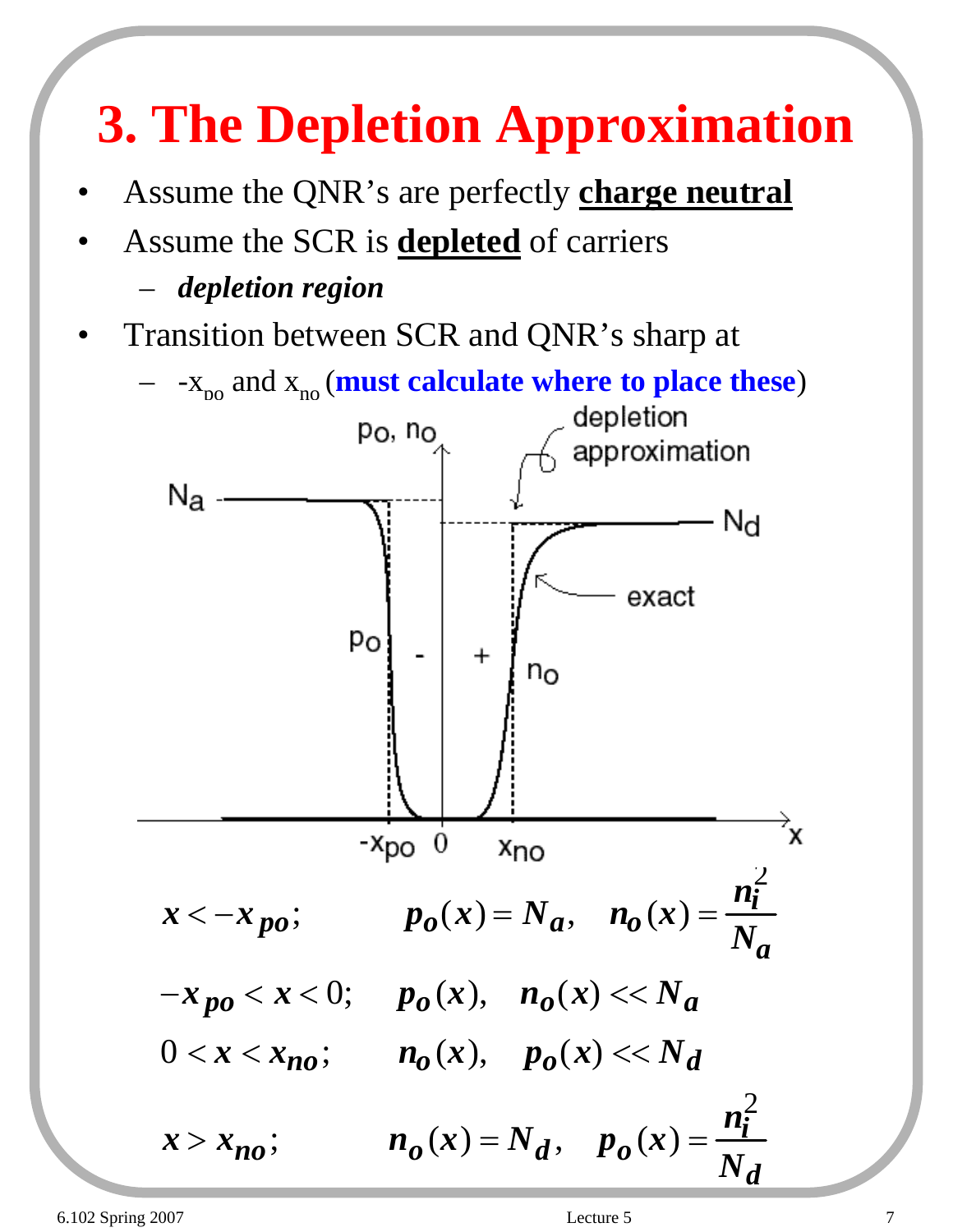



 $\rho(x) = 0;$   $x < -x_{po}$  $=- q N_a; \t -x_{po} < x < 0$  $= qN_d$ ;  $0 < x < x_{no}$  $= 0;$   $x > x_{no}$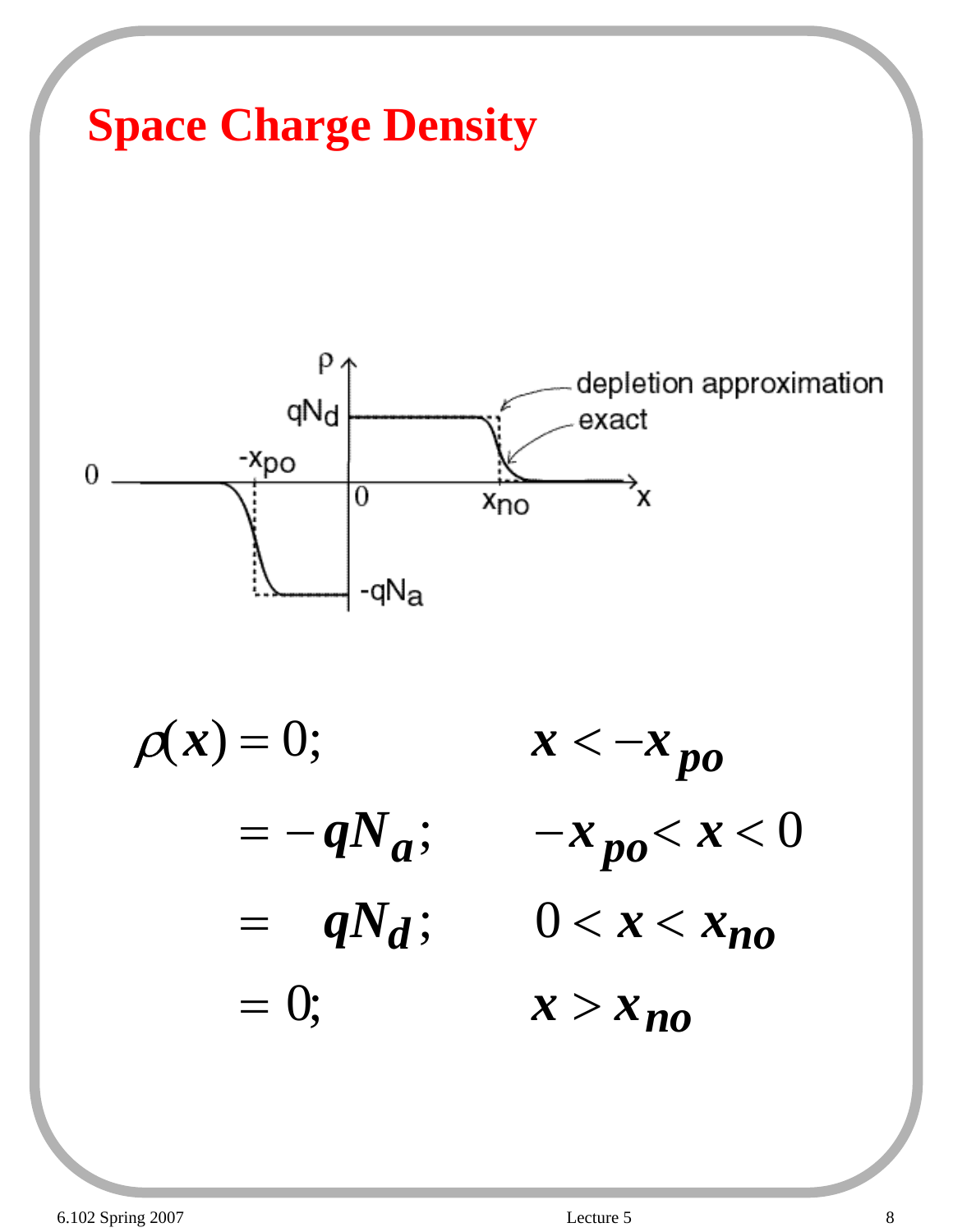## **Electric Field**

Integrate Poisson's equation

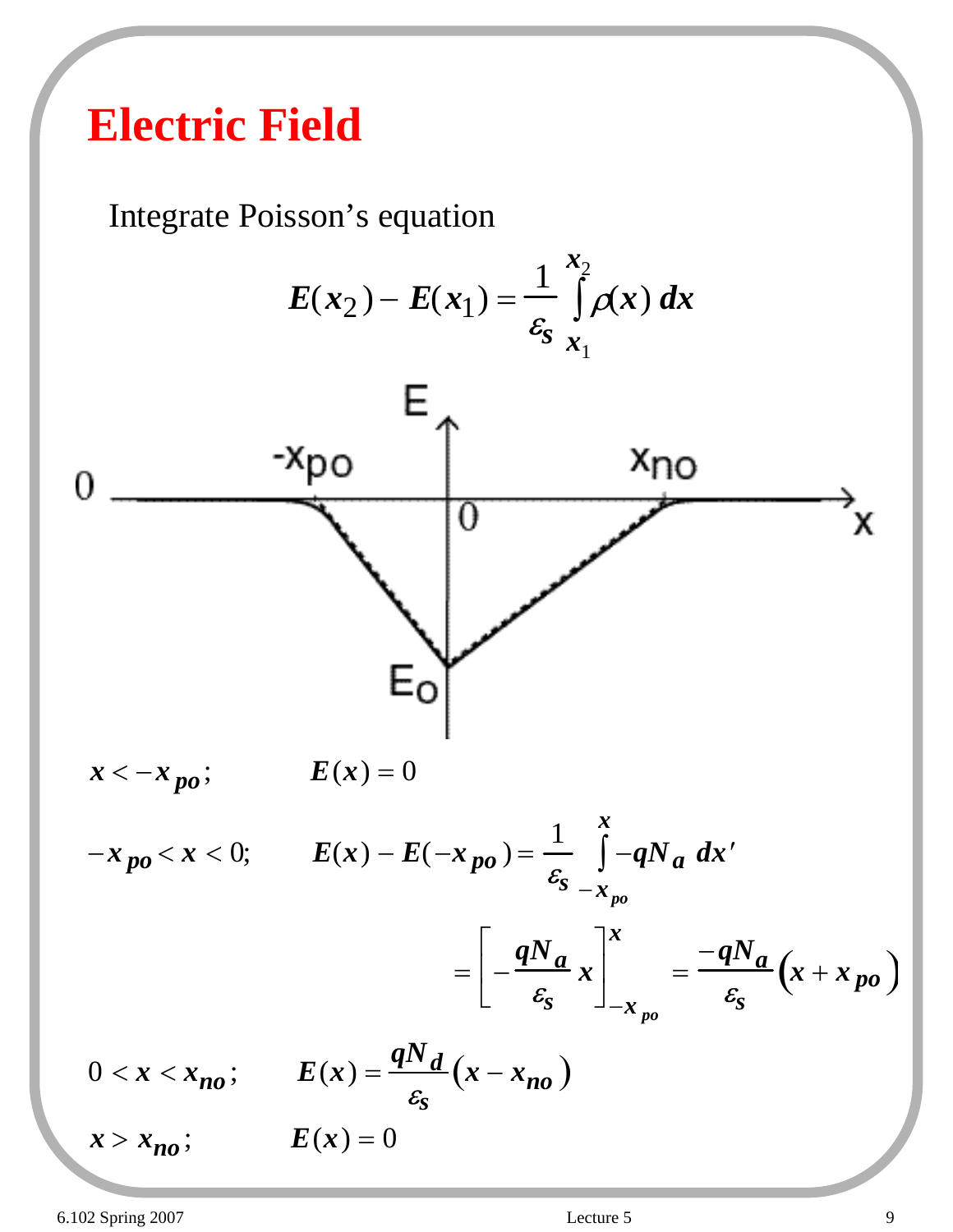**Electrostatic Potential (with φ=0 @ n<sub>o</sub>=p<sub>o</sub>=n<sub>i</sub>)** 

$$
\phi = \frac{kT}{q} \cdot \ln \frac{n_o}{n_i} \qquad \phi = -\frac{kT}{q} \cdot \ln \frac{p_o}{n_i}
$$

In QNRs,  $n_0$  and  $p_0$  are known  $\Rightarrow$  can determine  $\phi$ 

in p-QNR: 
$$
p_o = N_a \Rightarrow \phi_p = -\frac{kT}{q} \cdot \ln \frac{N_a}{n_i}
$$
  
\nin n-QNR:  $n_o = N_d \Rightarrow \phi_n = \frac{kT}{q} \cdot \ln \frac{N_d}{n_i}$   
\n $\phi$   
\n $0$   
\n $\phi$   
\n $\phi$   
\n $\phi$   
\n $\phi$   
\n $\phi$   
\n $\phi$   
\n $\phi$   
\n $\phi$   
\n $\phi$   
\n $\phi$   
\n $\phi$   
\n $\phi$   
\n $\phi$   
\n $\phi$   
\n $\phi$   
\n $\phi$   
\n $\phi$   
\n $\phi$   
\n $\phi$   
\n $\phi$   
\n $\phi$   
\n $\phi$   
\n $\phi$   
\n $\phi$   
\n $\phi$   
\n $\phi$   
\n $\phi$   
\n $\phi$   
\n $\phi$   
\n $\phi$   
\n $\phi$   
\n $\phi$   
\n $\phi$   
\n $\phi$   
\n $\phi$   
\n $\phi$   
\n $\phi$   
\n $\phi$   
\n $\phi$   
\n $\phi$   
\n $\phi$   
\n $\phi$   
\n $\phi$   
\n $\phi$   
\n $\phi$   
\n $\phi$   
\n $\phi$   
\n $\phi$   
\n $\phi$   
\n $\phi$   
\n $\phi$   
\n $\phi$   
\n $\phi$   
\n $\phi$   
\n $\phi$   
\n $\phi$   
\n $\phi$   
\n $\phi$   
\n $\phi$   
\n $\phi$   
\n $\phi$   
\n $\phi$   
\n $\phi$   
\n $\phi$   
\n $\phi$   
\n $\phi$   
\

Built-in potential:

$$
\phi_B = \phi_n - \phi_p = \frac{kT}{q} \cdot \ln \frac{N_d N_a}{n_i^2}
$$

**This expression is always correct in TE! We did not use depletion approximation**.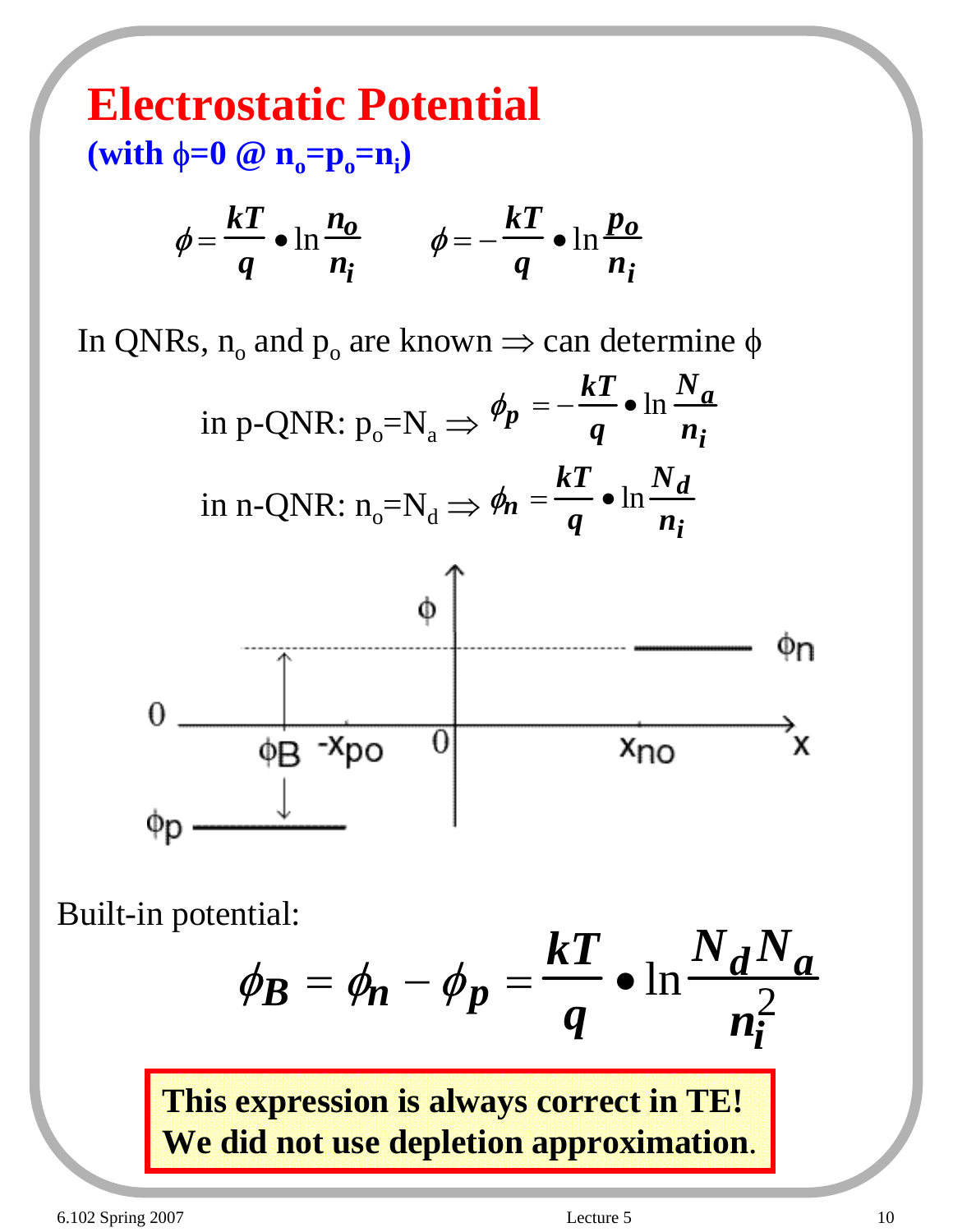**To obtain** φ**(x) in between, integrate E(x)**

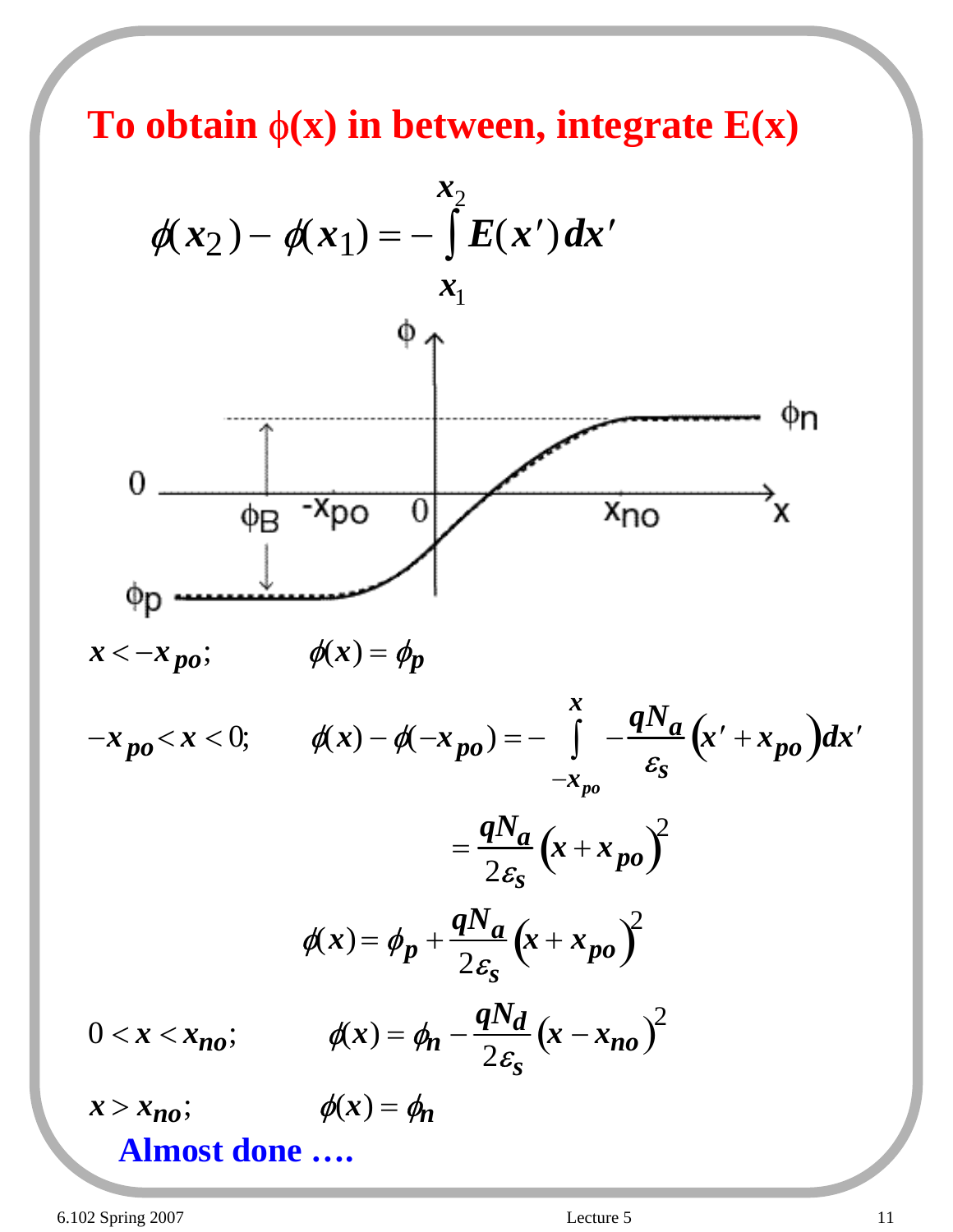Still do not know  $x_{no}$  and  $x_{po} \Rightarrow$  need two more equations

1. Require overall charge neutrality:

$$
\mathbf{q} \mathbf{N}_{\mathbf{a}} \mathbf{x}_{\mathbf{p}\mathbf{o}} = \mathbf{q} \mathbf{N}_{\mathbf{d}} \mathbf{x}_{\mathbf{n}\mathbf{o}}
$$

2. Require  $\phi(x)$  to be continuous at x=0;

$$
\phi_{\mathbf{p}} + \frac{qN_{\mathbf{a}}}{2\epsilon_{\mathbf{s}}} \mathbf{x}_{\mathbf{p}\mathbf{o}}^2 = \phi_{\mathbf{n}} - \frac{qN_{\mathbf{d}}}{2\epsilon_{\mathbf{s}}} \mathbf{x}_{\mathbf{n}\mathbf{o}}^2
$$

Two equations with two unknowns — obtain solution:

$$
\mathbf{x}_{\mathbf{n}\mathbf{o}} = \sqrt{\frac{2\epsilon_{\mathbf{s}}\phi_{\mathbf{B}}N_{\mathbf{a}}}{q(N_{\mathbf{a}}+N_{\mathbf{d}})N_{\mathbf{d}}}} \qquad \qquad \mathbf{x}_{\mathbf{p}\mathbf{o}} = \sqrt{\frac{2\epsilon_{\mathbf{s}}\phi_{\mathbf{B}}N_{\mathbf{d}}}{q(N_{\mathbf{a}}+N_{\mathbf{d}})N_{\mathbf{a}}}}
$$

#### **Now problem is completely solved!**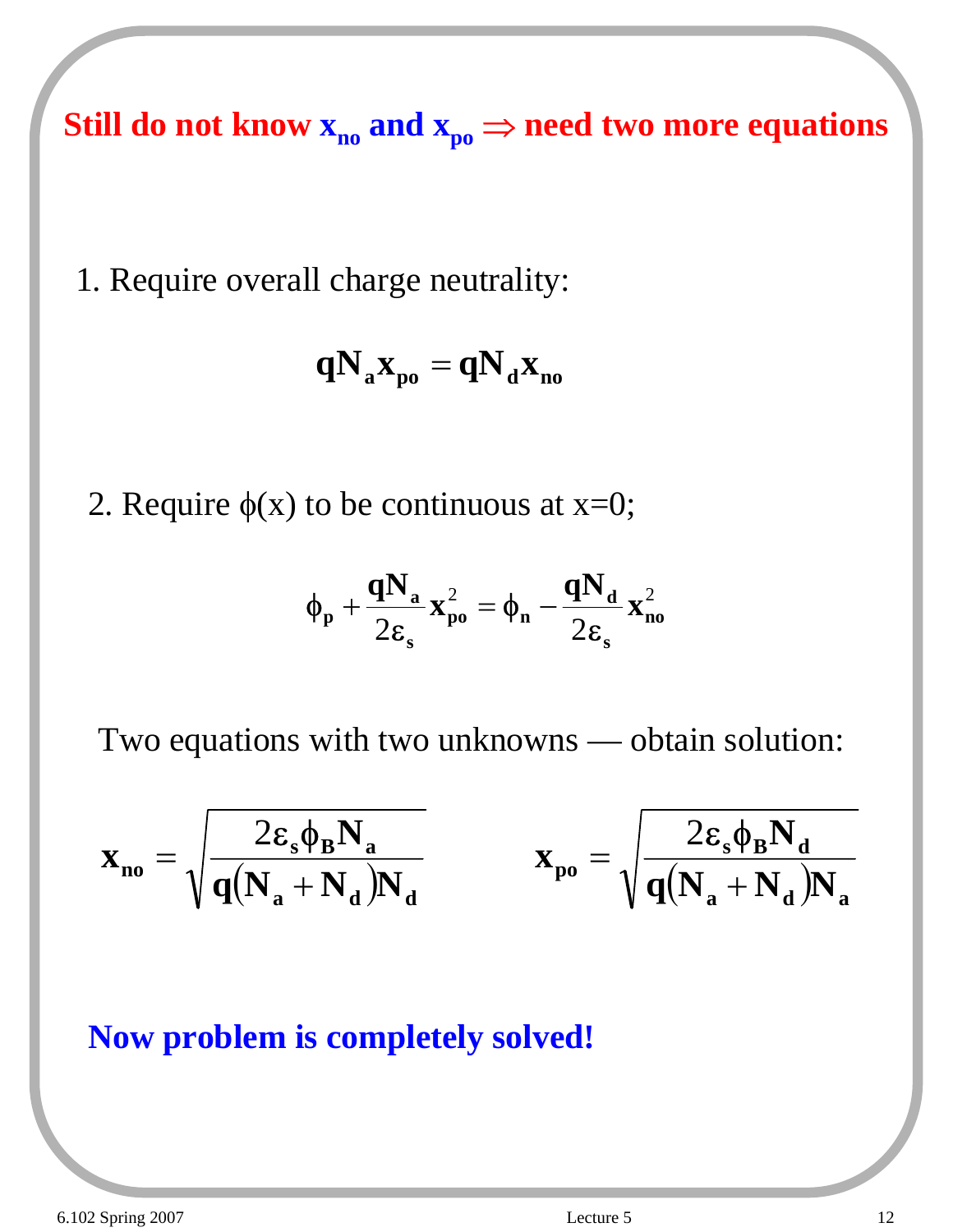# **Solution Summary**

### **Space Charge Density**

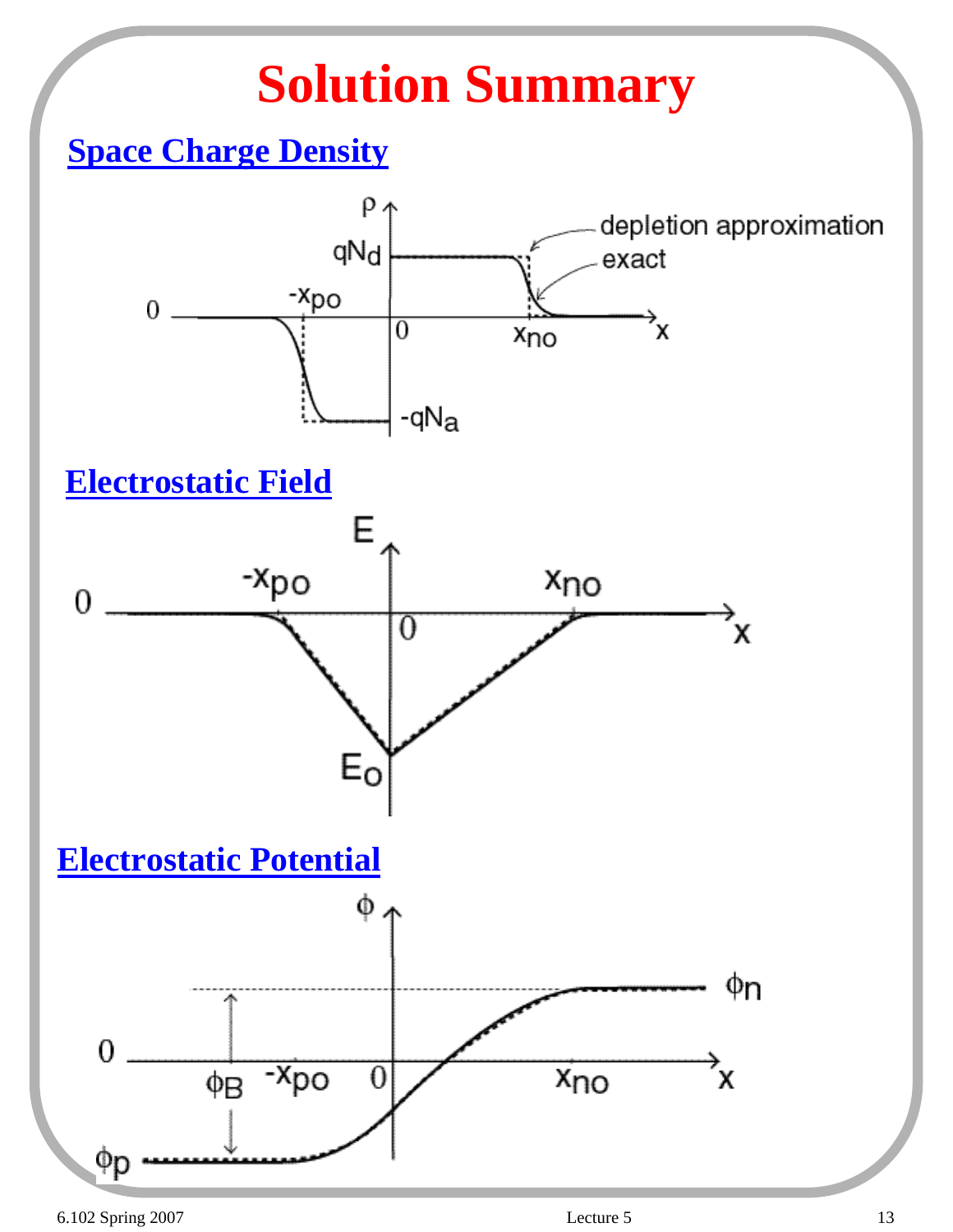### **Other results:**

Width of the space charge region:

$$
\mathbf{x}_{\mathbf{d}\mathbf{o}} = \mathbf{x}_{\mathbf{p}\mathbf{o}} + \mathbf{x}_{\mathbf{n}\mathbf{o}} = \sqrt{\frac{2\boldsymbol{\varepsilon}_{\mathbf{s}}\boldsymbol{\phi}_{\mathbf{B}}\left(\mathbf{N}_{\mathbf{a}} + \mathbf{N}_{\mathbf{d}}\right)}{\mathbf{q}\mathbf{N}_{\mathbf{a}}\mathbf{N}_{\mathbf{d}}}}
$$

Field at the metallurgical junction:

$$
\left| E_{o} \right| = \sqrt{\frac{2q\phi_{B}N_{a}N_{d}}{\epsilon_{s}\left(N_{a}+N_{d}\right)}}
$$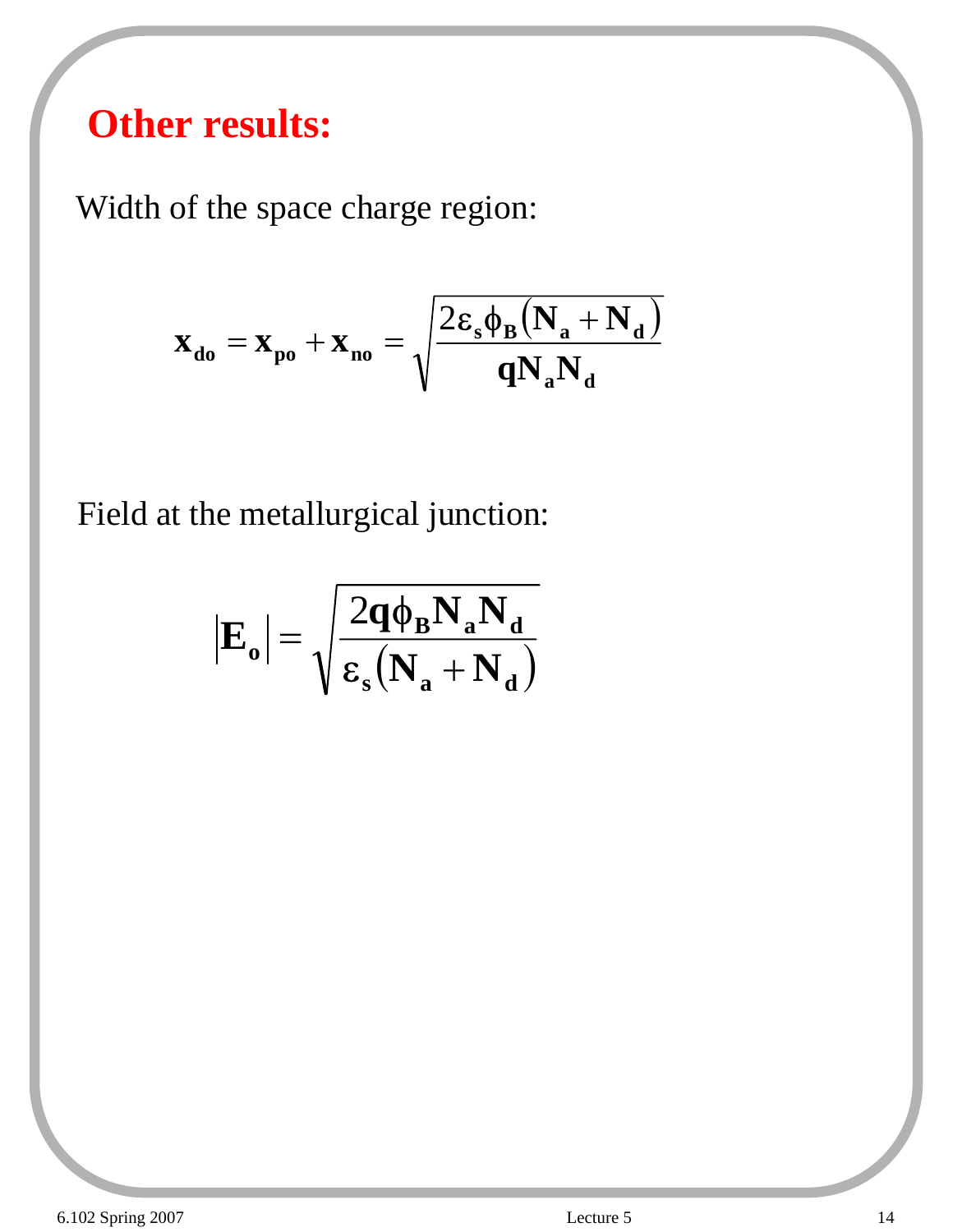### **Three Special Cases**

Symmetric junction:  $N_a = N_d$ 

$$
\mathbf{x}_{\mathbf{p}\mathbf{o}} = \mathbf{x}_{\mathbf{no}}
$$

Asymmetric junction:  $N_a > N_d$ 



Strongly asymmetric junction

- 
$$
p^{\dagger}n
$$
 junction: N<sub>a</sub>  $> N_d$ 

$$
x_{po} << x_{no} \approx x_{do} \approx \sqrt{\frac{2\,\varepsilon_{\rm s}\,\phi_{\rm B}}{qN_d}}
$$

$$
|E_o| \approx \sqrt{\frac{2q\phi_B N_d}{\varepsilon_S}}
$$

**The lightly-doped side controls the electrostatics of the pn junction**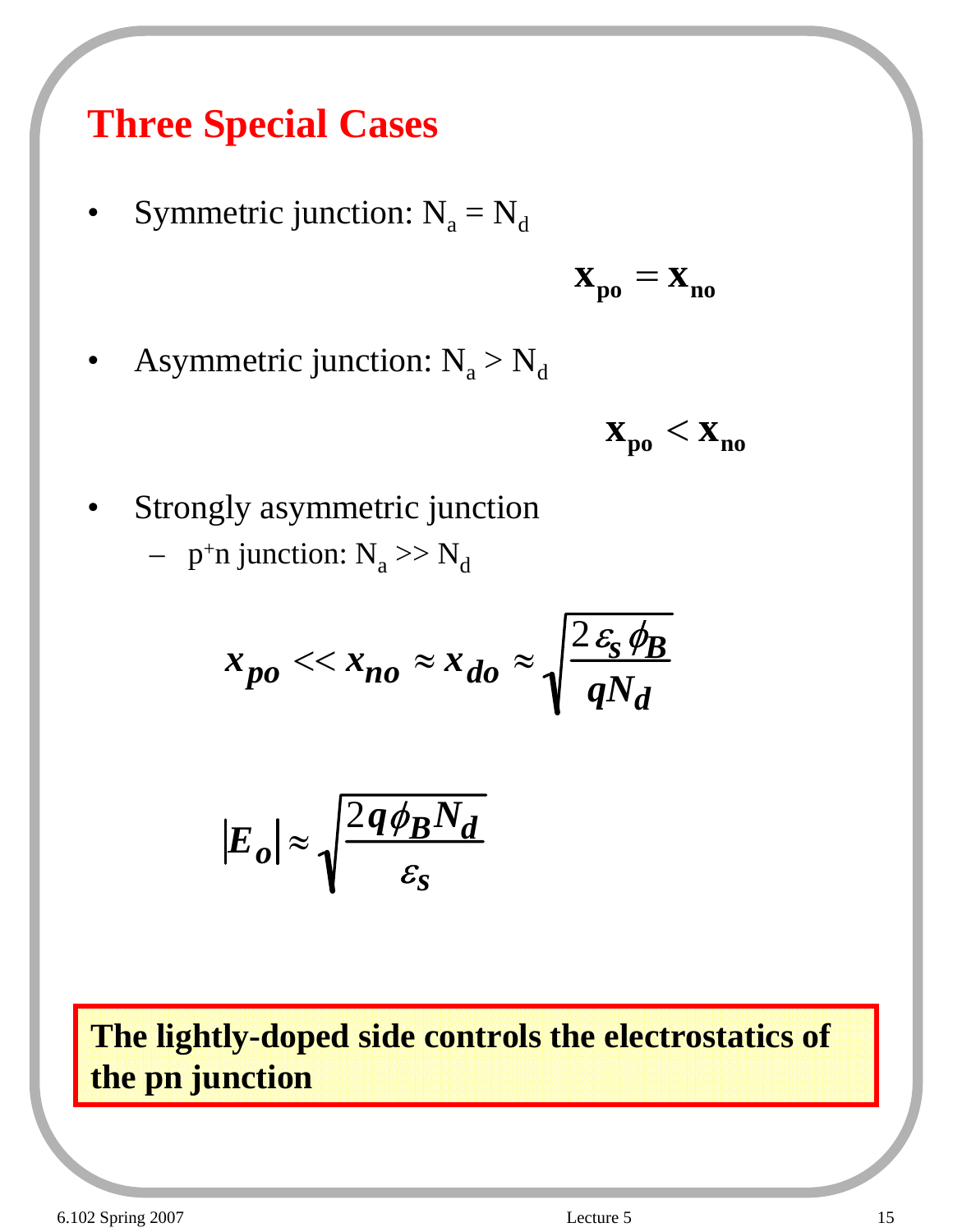# **4. Contact Potential**

Potential distribution in thermal equilibrium so far:



**Question 1:** *If I apply a voltmeter across the pn junction diode, do I measure*  $\phi_B$ ?



**Question 2:** *If I short terminals of pn junction diode, does current flow on the outside circuit*?

| es | sometimes |
|----|-----------|
|    |           |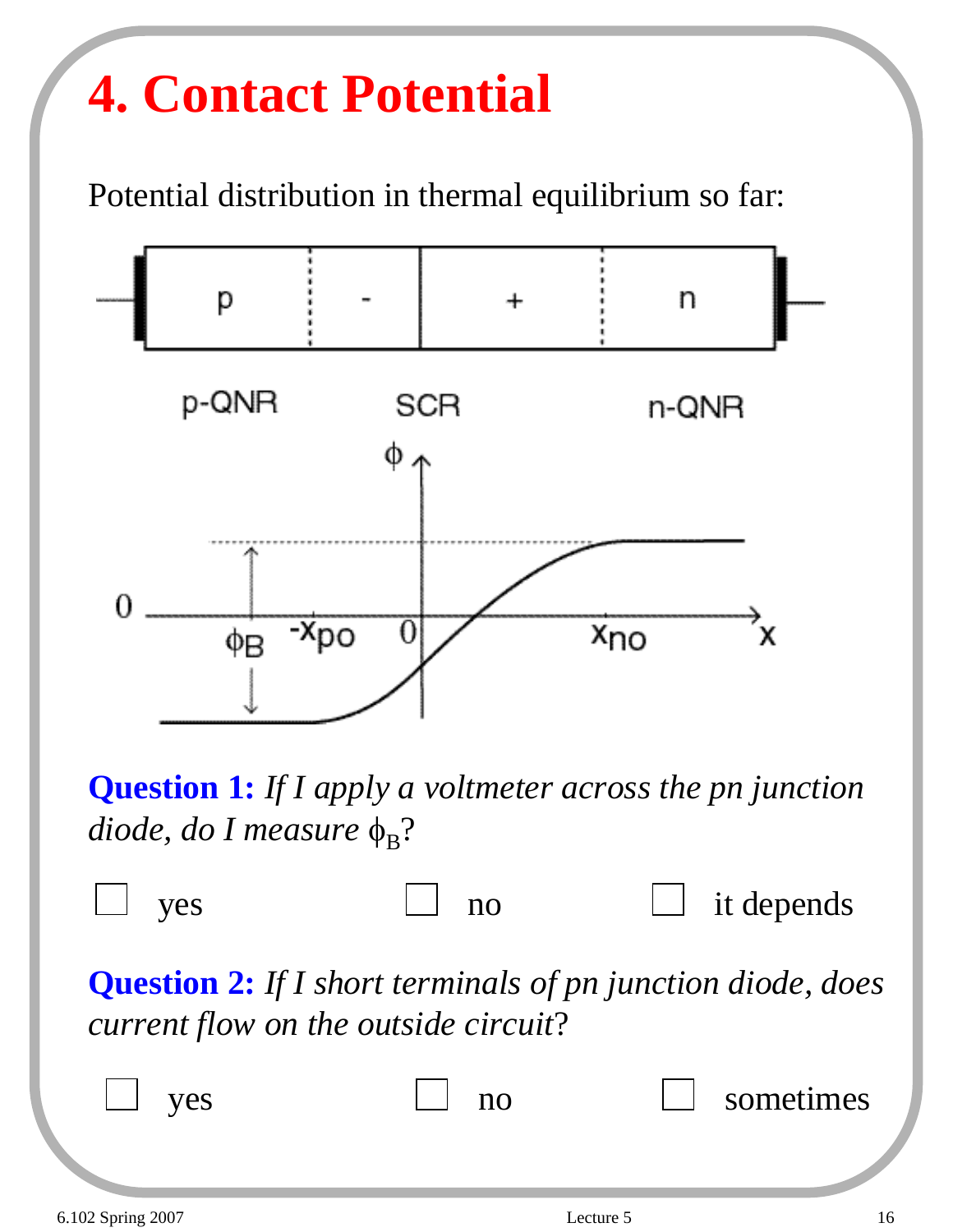

**Metal-semiconductor contacts:** junction of dissimilar materials

 $\Rightarrow$  built-in potentials at contacts  $\phi_{mn}$  and  $\phi_{mp}$ .

Potential difference across structure must be zero  $\Rightarrow$  Cannot measure  $\phi_B$ .

$$
\phi_B = |\phi_{mn}| + |\phi_{mp}|
$$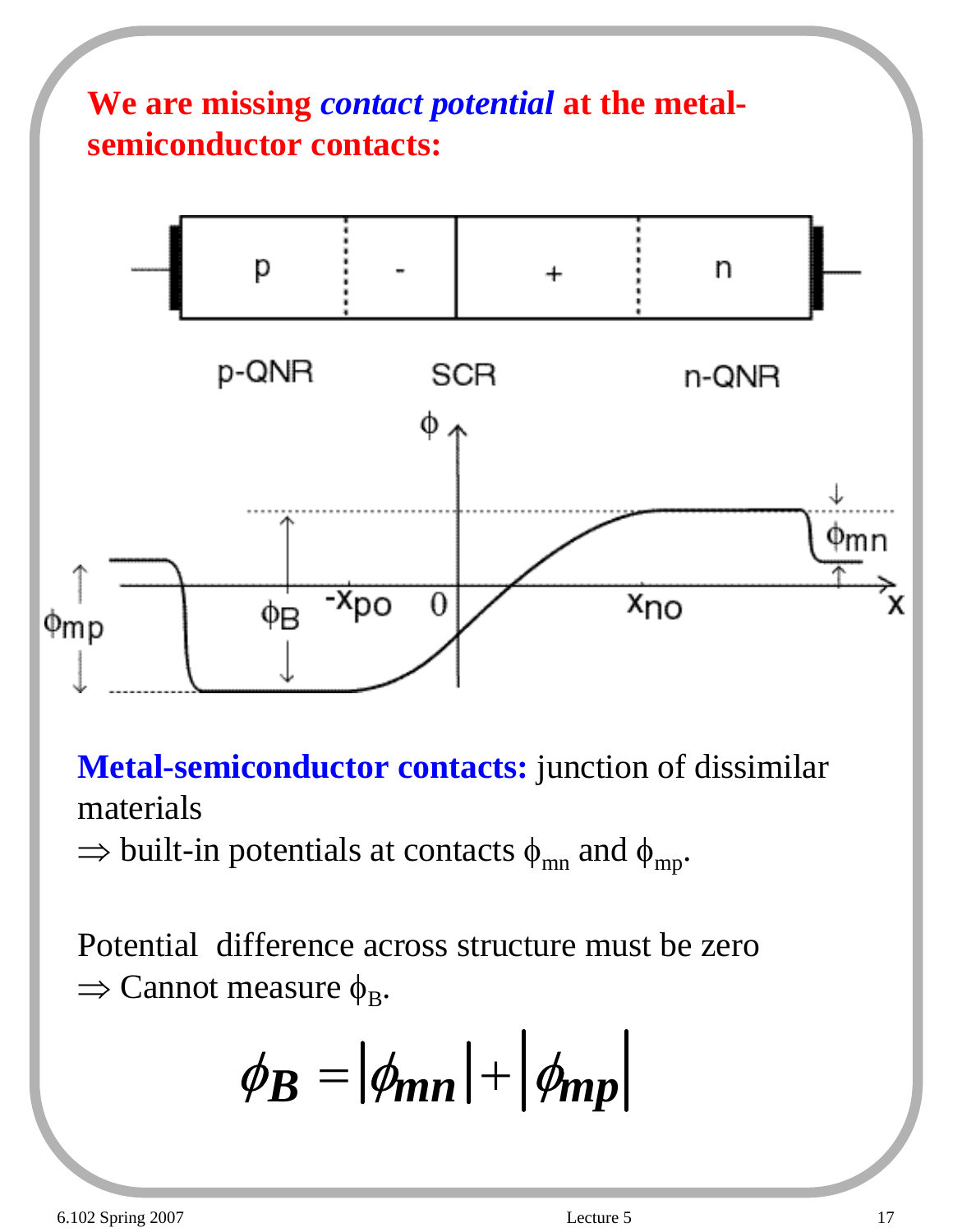# **5. PN Junction-Reverse Bias**





Same Analysis applies:

Substitute

$$
x_{do} = x_{po} + x_{no} = \sqrt{\frac{2 \varepsilon_s (\phi_B - V_D)(N_a + N_d)}{q N_a N_d}}
$$